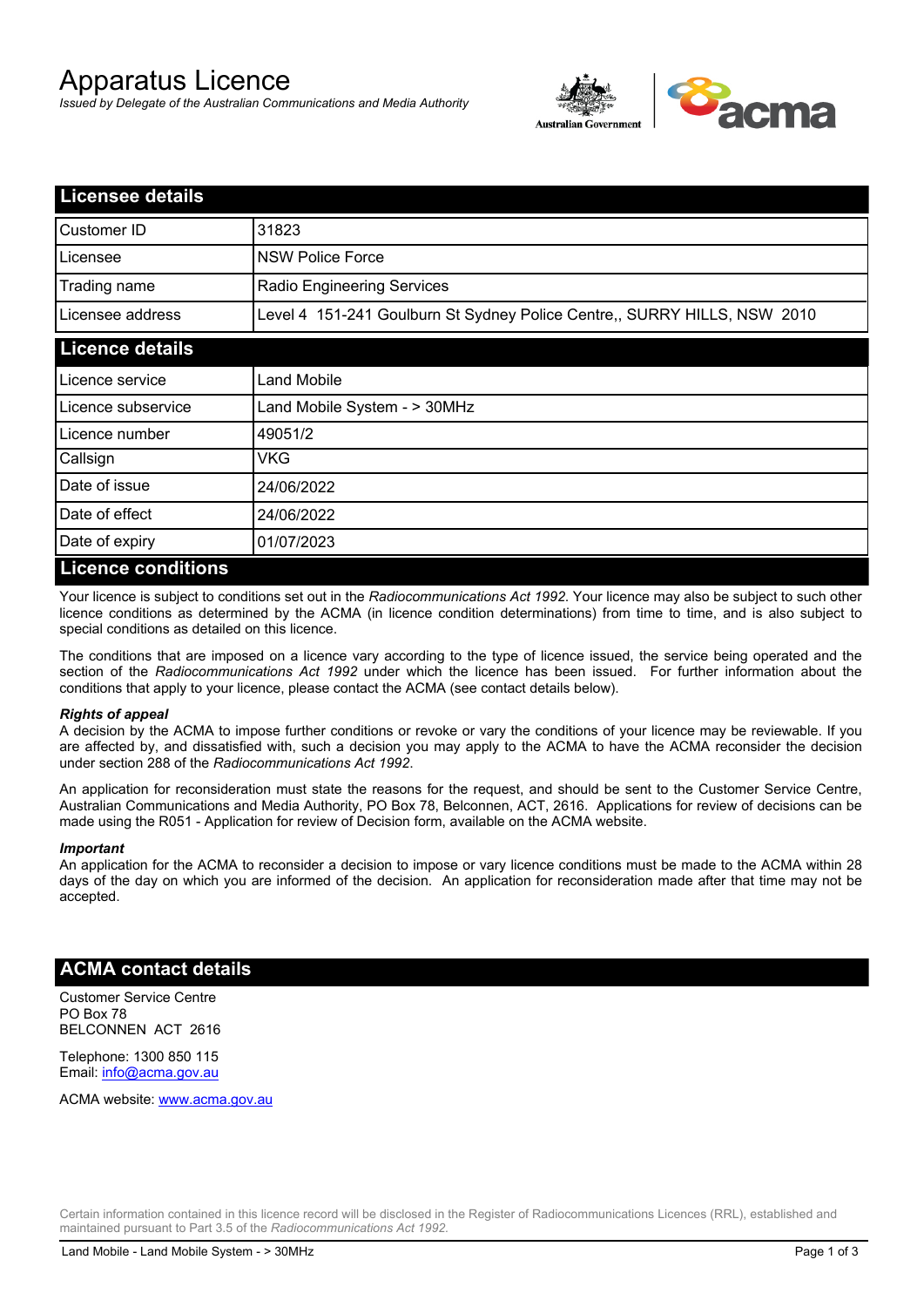# **Advisory Notes applying to licence no.: 49051/2**

Conditions applicable to the operation of Land Mobile System station(s) authorised under this licence can be found in the Radiocommunications Licence Conditions (Apparatus Licence) Determination and the Radiocommunications Licence Conditions (Land Mobile Licence) Determination. Copies of these determinations are available from the ACMA and from the ACMA home page (www.acma.gov.au).

This service is authorised to operate with a frequency split other than that prescribed by the 400 MHz Plan (Radiocommunication Assignment Licensing Instruction MS22).